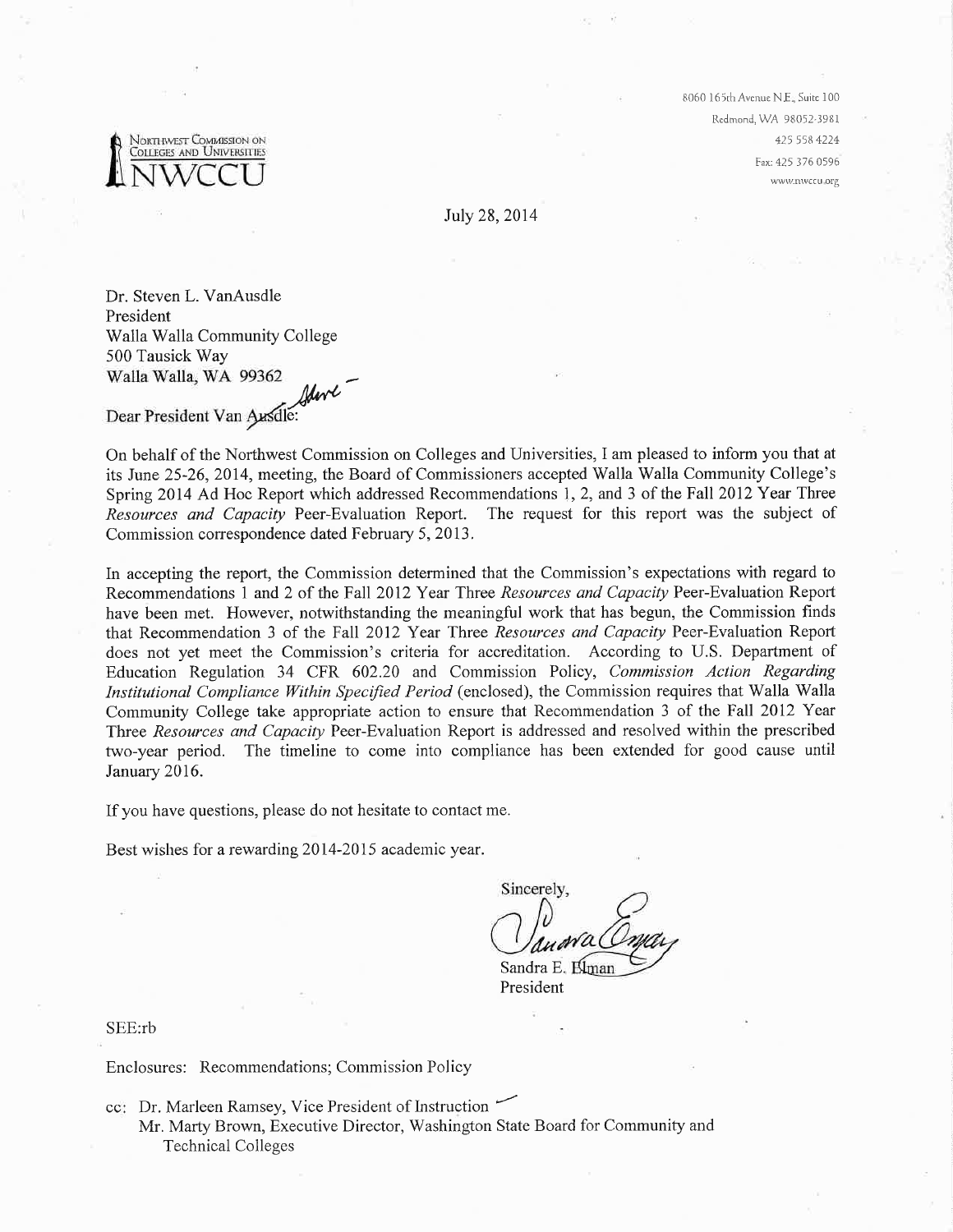## Year Three Resources and Capøcity Peer-Evaluation Report Fall2012 Walla Walla Community College Recommendations

- Walla Walla Community College defined mission fulfillment in the context of its purpose, characteristics, and expectations; however, the evaluation committee found no evidence that the College was guided by that definition in articulating institutional accomplishments or outcomes that represent an acceptable threshold or extent of mission fulfillment (Standard 1.A.2),
- 7. The College made significant progress in establishing objectives for each of its core themes and is near completion of this project. The committee recommends that the institution complete the process of identifying meaningful, assessable, and verifiable indicators of achievement to form the basis for evaluating accomplishment of the core theme objectives (Standard 1.8.2).
- 3. The committee recommends that for each year of operation, the College undergo an external financial audit and that the results from such audits, including findings and management letter recommendations, be considered in a timely, appropriate and comprehensive manner by the Board of Trustees (Eligibility Requirement 19, Standard 2.F.7).